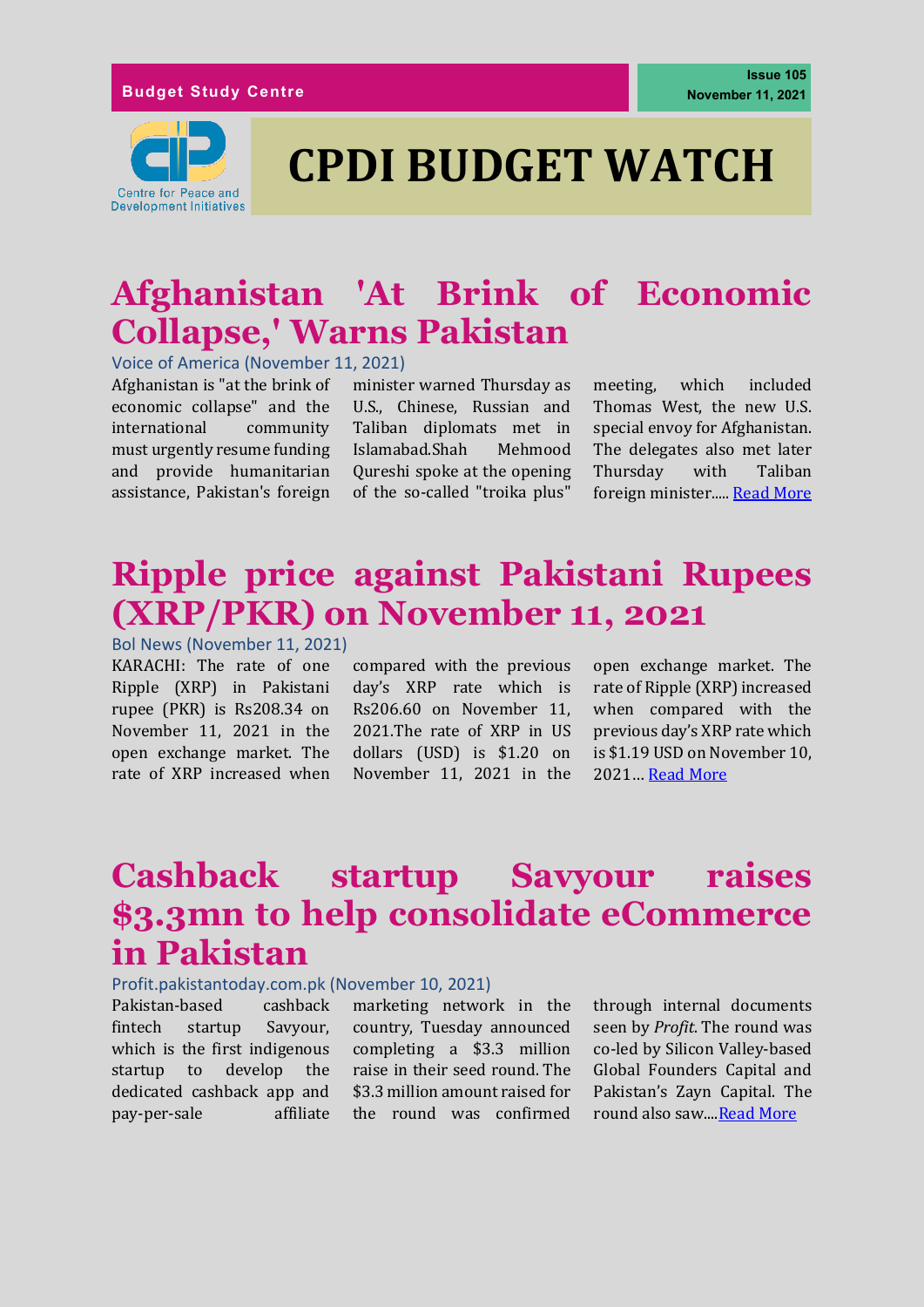### **Pakistan's rupee weakens again, ends near 173 against US dollar**

Business Recorder (November 10, 2021)

The deterioration of Pakistan's rupee continued against the US dollar for the third successive day as the currency closed near 173 in the inter-bank market on

Wednesday.As per the State Bank of Pakistan (SBP), the PKR settled at 172.93 against the USD after a day-on-day depreciation of Rs1.3 or 0.75%. On Tuesday, the PKR

had dropped to 171.63 against the USD.The rupee has lost nearly 8% of its value against the US dollar calendar-year-to-date, but almost 12% since..[. Read More](https://www.brecorder.com/news/40132492)

### **ADB to provide Pakistan \$10bn in next five years**

#### Profit.pakistantoday.com.pk (November 09, 2021)

ISLAMABAD: Asian Development Bank (ADB) plans to provide Pakistan with about \$10 billion in fresh assistance for sectors including urban services,

disaster risk reduction and policy-based programmes in the next five years.This was been dislosed by ADB Central & West Asia Department Director General (DG)

Eugenue Zukhov in a meeting with Federal Minister for Economic Affairs Omar Ayub Khan here on Tuesday.The minister for Economic Affairs appreciated ADB ... [Read More](https://profit.pakistantoday.com.pk/2021/11/09/adb-to-provide-pakistan-10bn-in-next-five-years/)

### **Persistent victimisation of Pakistan by FATF**

#### The News (November 09, 2021)

In a shocking move, the Financial Action Task Force (FATF) once again retained Pakistan on the grey list on October 21, 2021, while stating that Pakistan has

made good progress in completing the required action items for removal from the list. FATF President Dr Marcus Pleyer announced that Pakistan will remain on its increased monitoring list, also called the grey list.According to the president, Pakistan has two concurrent action plans with a total of 34 action...[. Read More](https://www.thenews.com.pk/print/907292-persistent-victimisation-of-pakistan-by-fatf)

### **J Holdings acquires stake in MOVEX as logistics expansion move**

Profit.pakistantoday.com.pk (November 08, 2021)

ISLAMABAD: Considering the rise of e-commerce and online deliveries in the recent years, J Holdings has entered into an agreement for the acquisition of a significant stake in MOVE

Express & Logistics (MOVEX), a technologically enabled third-party logistics service provider (3PL) providing courier and last mile delivery services.As per the details, the company was set up to facilitate the logistics requirements of Pakistan's budding ecommerce vertical and corporate business entities, as well ... [Read More](https://profit.pakistantoday.com.pk/2021/11/08/j-holdings-acquires-stake-in-movex-as-logistics-expansion-move/)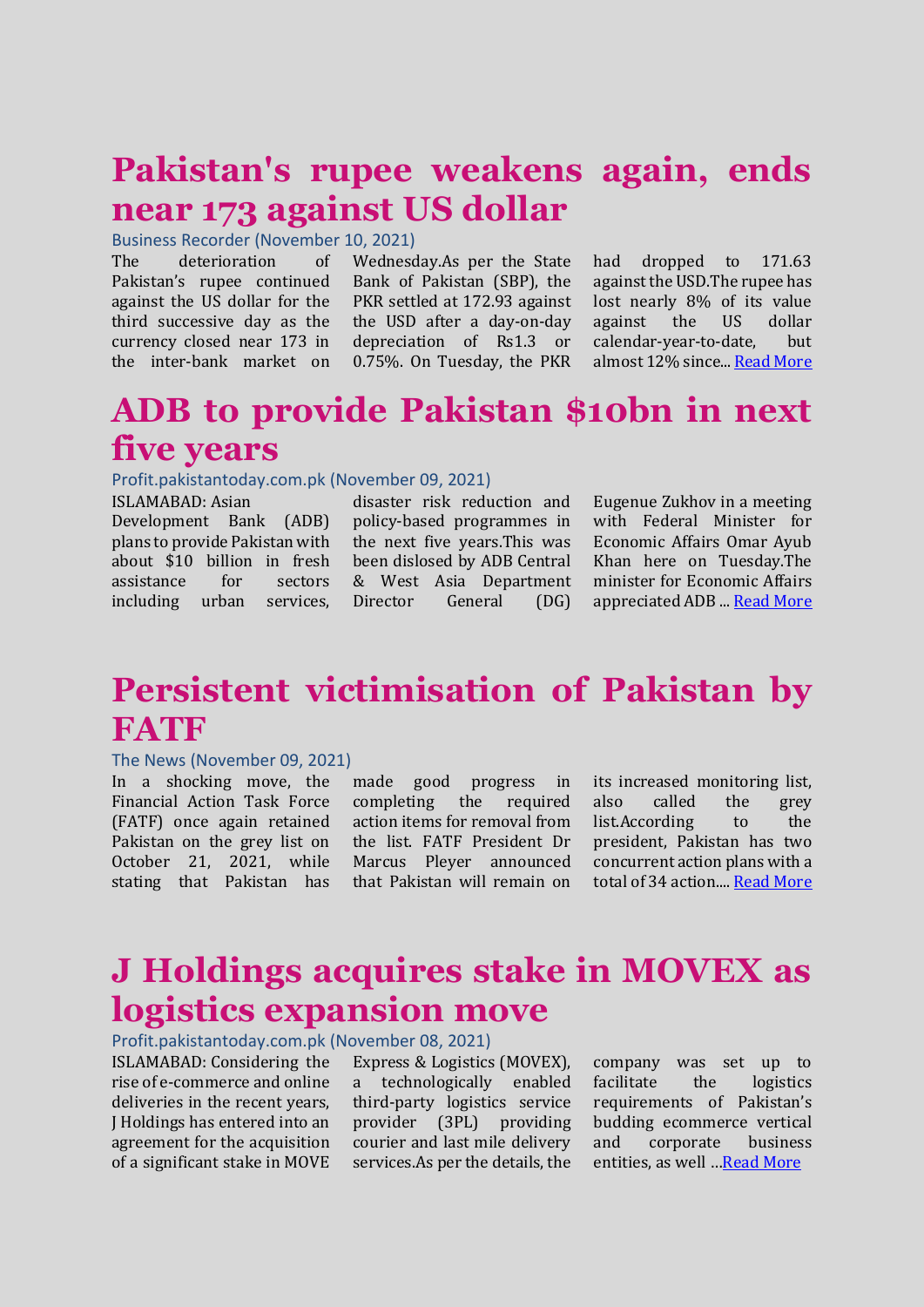### **Pakistan, Korea possess great potential in tourism, agriculture and trade sectors: Korean Ambassador**

Daily Times (November 08, 2021)

ISLAMABAD: Ambassador of the Republic of Korea Suh Sangpyo Monday said there were bright prospects for Pakistani skilled youth entering into Korean market

as workforce, where Pakistan and Korea possessed great potential for enhanced bilateral ties in tourism, agriculture, and trade sectors.In an exclusive interview with News and Current Affairs Channel of Radio Pakistan, he said currently 1,500 Pakistani students were studying in Korean institutes.... Read More

#### **Eight banks to roll out collateral-free loan scheme for SMEs: SBP**

#### Profit.pakistantoday.com.pk (November 07, 2021)

The State Bank of Pakistan (SBP) announced that banks have shown an overwhelming response to an innovative financing scheme for collateral-free lending to

SMEs introduced by the central bank and supported by the federal government. As per details, out of 20 banks that competed for participating in the scheme,

eight banks under four categories have been selected on the basis of the highest amount of finance and highest number of SME clients to be served. The cate..[..Read More](https://profit.pakistantoday.com.pk/2021/11/07/eight-banks-to-roll-out-collateral-free-loan-scheme-for-smes-sbp/)

### **PLL decides to procure LNG cargo at highest ever price to avert a gas crises**

Profit.pakistantoday.com.pk (November 07, 2021)

The Pakistan LNG Limited (PLL) has decided to procure an LNG cargo at the highest ever price of \$30.6 per million British thermal units (mmbtu) in a bid to avert the

looming gas crisis in the country. According to a local media outlet report on Sunday, the state-owned company had issued an emergency tender on

November 2, seeking bids for spot cargoes after two LNG trading companies, ENI and Gunvor, backed out of providing two LNG term cargoes due to.... [Read More](https://profit.pakistantoday.com.pk/2021/11/07/pll-to-procure-lng-cargo-at-highest-ever-price/)

#### **Inflation likely to remain high in Pakistan for next six months: EIU**

The News (November 06, 2021)

Inflation is likely to remain high in Pakistan for the next six months and the rupee is expected to continue on a depreciatory path despite a support package from Saudi

Arabia, the Economic Intelligence Unit (EIU) said. The research and analysis division's assessment comes after the Pakistan Bureau of Statistics (PBS) reported that inflation clocked in at 9.2% in October 2021. It said: "Strengthening inflationary headwinds are being driven largely by rapid import growth .... Read More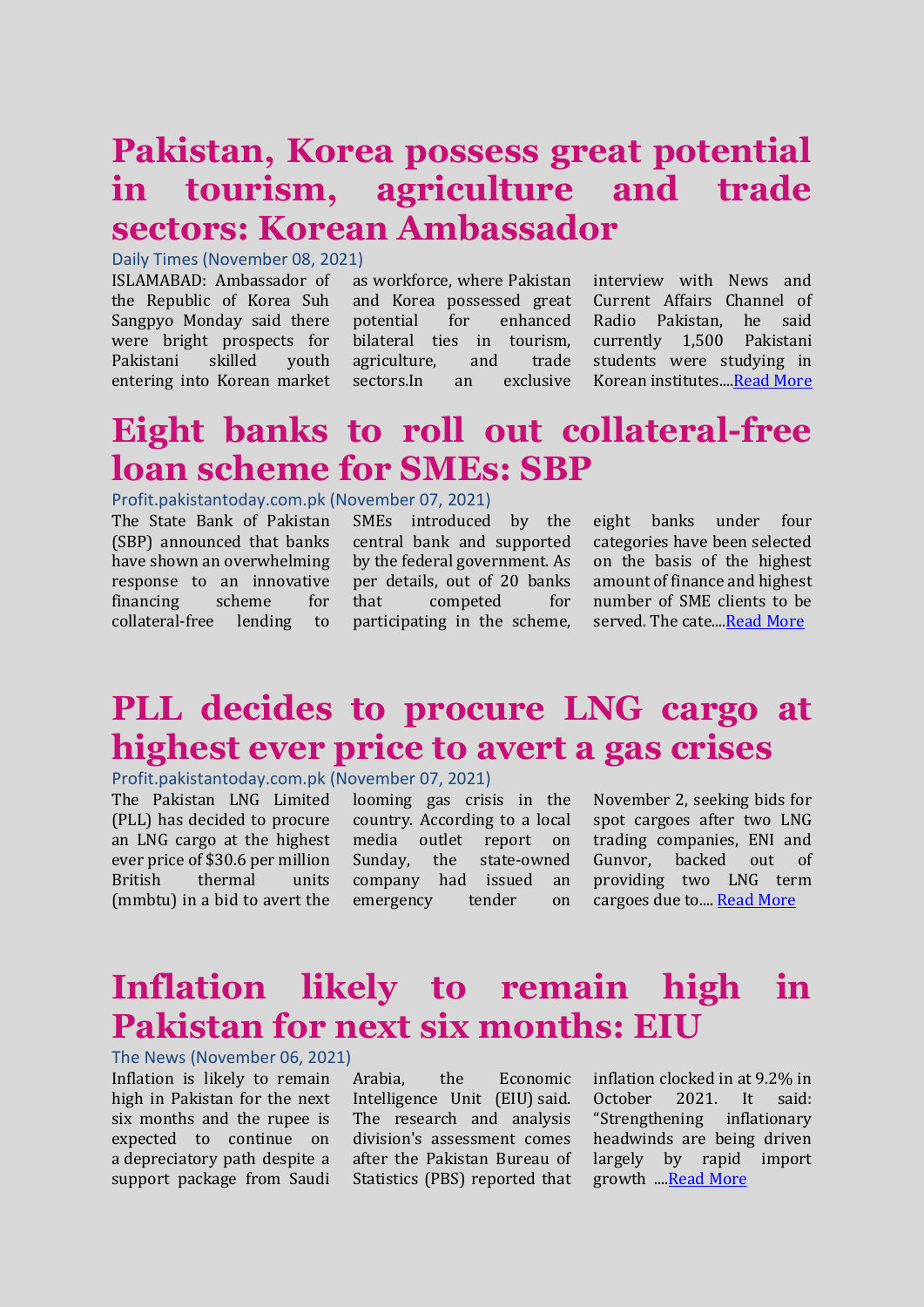### **Iran, Pakistan to revive talks for free trade agreement**

#### Anadulu Agency (November 06, 2021)

TEHRAN, Iran:-Iran and Pakistan have agreed to revive talks on a free trade agreement (GTA) and reaffirmed their commitment to raise the volume of annual

trade to \$5 billion. he decision was taken during the 9th joint trade committee meeting between the two sides in Tehran on Saturday, cochaired by Iran's Commerce Minister Reza Fatemi-Amin and Pakistani premier's commerce and investment adviser, Abdul Razak Dawood, Anadolu Agency learnt. The two countries had.[..Read More](https://www.aa.com.tr/en/asia-pacific/iran-pakistan-to-revive-talks-for-free-trade-agreement/2413664)

### **Petrol price would have been Rs 180 had govt withdrawn subsidy: Tarin**

#### Dunyanews.tv (November 05, 2021)

KARACHI (Dunya News) – Adviser to the Prime Minister on Finance Shaukat Tarin on Friday said that the petrol price would have been Rs 180 had the government

withdrawn subsidy. Addressing a function in Karachi on Friday, he said that the petrol levy has been reduced by Rs 9 as the petrol is not being produced in the country but is being imported. The adviser said that a subsidy of 450 billion has been given on petrol so far, adding that the price of petrol would have been .[..Read More](https://dunyanews.tv/en/Business/627307-Petrol-price-would-have-Rs-180-had-govt-withdrawn-subsidy-Tarin)

#### **Retail outlets: FBR required to check authenticity of PoS software**

#### Business Recorder (November 05, 2021)

ISLAMABAD: The Federal Board of Revenue (FBR) is required to check the authenticity of the point of sale (PoS) software provided by the authorised vendors to

the Tier-I retailers integrated with the FBR. Sources told Business Recorder here on Thursday that the 46 thirdparty vendors were permitted to install the POS system at the retail outlets. However, the FBR needs to verify the functioning and authenticity of the POS system installed at the retail outlets. In the past, the FBR had issue... [Read More](https://www.brecorder.com/news/40131425)

### **Ufone gets syndicated financing**

#### The News (November 04, 2021)

KARACHI: Pakistani Telecom Company, Ufone said on Wednesday it had secured Rs21 billion syndicated financing for the acquisition and rollout of its 4G services across Pakistan. The syndication is jointly led by MCB Bank Limited (MCB) (agent bank), Allied Bank Limited (ABL), Bank of Punjab (BoP), National Bank of Pakistan (NBP), and United Bank Limited (UBL).

A statement said the agreement for the facility was signed at a ceremony held in Islamabad. Ufone..[. Read More](https://www.thenews.com.pk/print/905790-ufone-gets-syndicated-financing)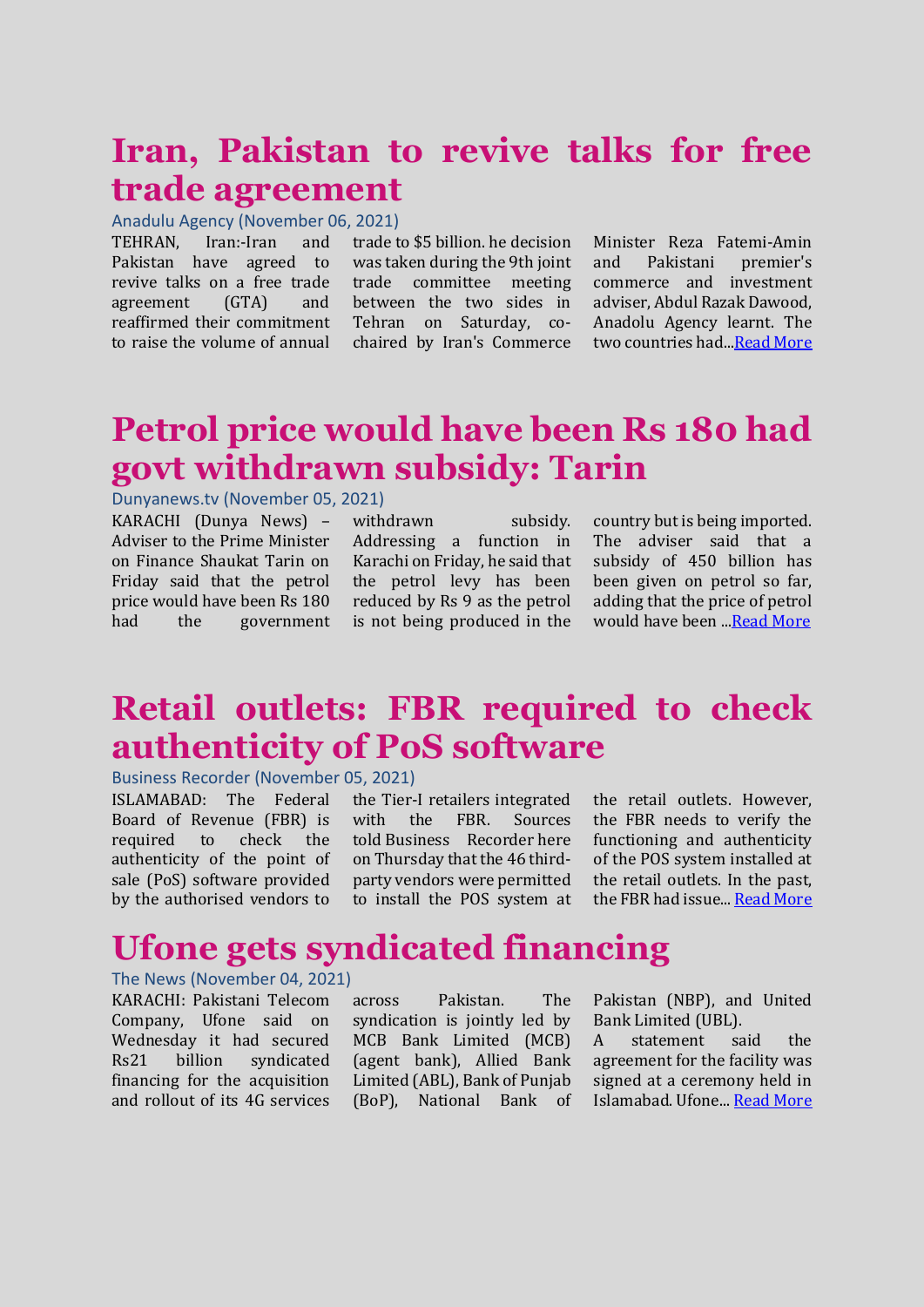### **Finance ministry unaware of Rs815bn of NAB recoveries**

The Dawn (November 04, 2021) ISLAMABAD: In a parliamentary testimony, the Ministry of Finance on Wednesday expressed complete ignorance about the whereabouts of over Rs821

billion, except Rs6.458bn, that the National Accountability Bureau (NAB) claimed to have recovered since its inception some 16 years ago. Surprised to know that the ministry was

unaware about the massive gap in the claims and the actual funds received by the national treasury, the Senate Standing Committee on Finance on Wedn .[.Read More](https://www.dawn.com/news/1655814)

### **M unveils country's biggest ever subsidy package**

#### Tribune.com.pk (November 03, 2021)

ISLAMABAD: Prime Minister Imran Khan Wednesday announced "Pakistan's biggest ever" subsidy package worth Rs120 billion to support 130 million people

from the impact of inflation, as part of the government's efforts for making the country a welfare state. Under the package that is a part of the Rs260 billion

Ehsaas Initiative, around 20 million families, which make up for 53% of the country's total population, would avail a 30% discount on three food commodities –.... [Read More](https://tribune.com.pk/story/2327653/pm-unveils-countrys-biggest-ever-subsidy-package)

## **Taliban bans foreign currencies in Afghanistan**

#### BBC News (November 03, 2021)

The Taliban has banned the use of foreign currencies in Afghanistan, a move that could further disrupt an economy on the brink of<br>collanse. "The economic collapse. "The economic

situation and national interests in the country require that all Afghans use Afghani currency in their every trade," the Taliban said. The economy is struggling due to the withdrawal of international financial support after the Taliban took control. The US dollar has been used widely in Afghanist ... [Read More](https://www.bbc.com/news/business-59129470)

### **Pakistan tells IMF proposed amendment bill for central bank autonomy in conflict with constitution**

Arabnews.pk (November 02, 2021) ISLAMABAD: Pakistan's law minister Barrister Farogh Naseem briefed International Monetary Fund (IMF) officials via video link on Monday, saying several provisions of

the proposed State Bank (Amendment) Bill 2021 were in violation of the country's constitution, local media reported. The government introduced a legislation in March to grant unprecedented autonomy to the country's central bank to meet a major IMF demand. The country's former finance minister Abdul ... [Read More](https://www.arabnews.pk/node/1959671/pakistan)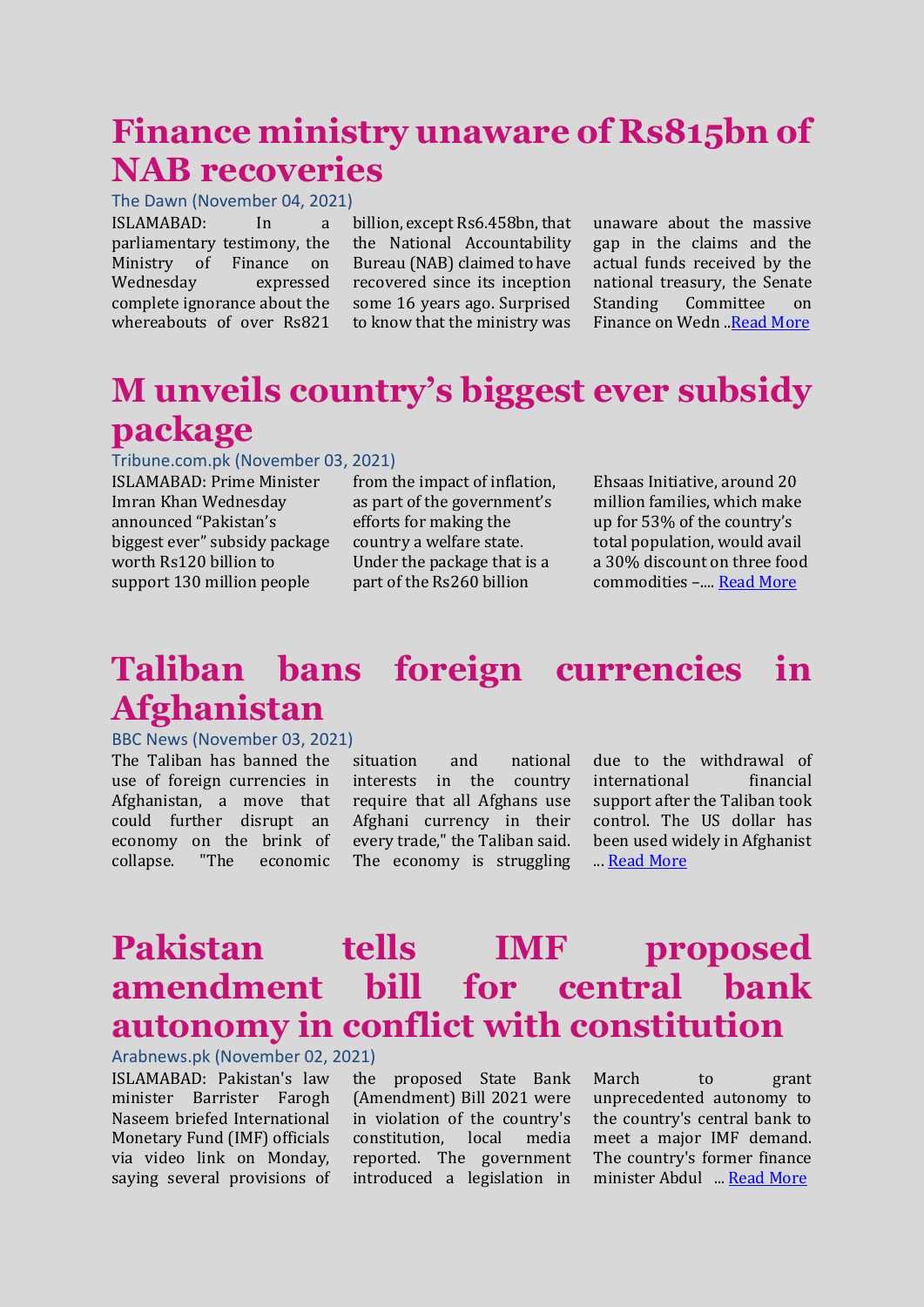### **Pakistan, Germany sign €129m financial cooperation agreement**

#### Profit.pakistantoday.com.pk (November 02, 2021)

ISLAMABAD: Pakistan and Germany on Tuesday signed a financial cooperation agreement amounting to €129 million to finance development projects.

Federal Minister for Economic Affairs Omar Ayub Khan witnessed the signing of the financial cooperation agreement amounting between the Ministry of Economic Affairs and Germany's Federal Ministry for Economic Cooperation and Development. The new financing will be allocated to different project ... [Read More](https://profit.pakistantoday.com.pk/2021/11/02/pakistan-germany-sign-e129m-financial-cooperation-agreement/)

#### **No bank other than NBP faced cyberattack, says SBP**

#### Business Recorder (November 01, 2021)

The State Bank of Pakistan (SBP) said on Monday that no bank, other than the National Bank of Pakistan (NBP), was affected by the recent cybersecurity attack. The statement comes after unconfirmed reports suggested that hackers had gained access to the security systems of at least nine Pakistani banks, and made withdrawals worth millions of rupees. Taking to Twitter, the central bank termed all such reports as "fake," adding that "no financial loss or data breach has been ...[. Read More](https://www.brecorder.com/news/40130474)

#### **Matters with IMF 'settled', agreement to be signed this week, says Tarin**

#### The Dawn (November 01, 2021)

Adviser to the Prime Minister on Finance and Revenue Shaukat Tarin on Monday announced that an agreement with the International Monetary Fund (IMF) over the

revival of the \$6 billion Extended Fund Facility (EFF) had been reached and a formal accord will be signed later this week. The deadlock between the Pakistan

government and the IMF broke after the two sides decided to show some flexibility in their respective stances on the issue of granting auto ..[. Read More](https://www.dawn.com/news/1655314)

### **PSW set to launch next week**

#### The News (October 31, 2021)

ISLAMABAD: The government is set to introduce Pakistan Single Window's (PSW) subscription to facilitate businesses and to integrate new banking module to

simplify subscription mechanism to conduct seamless financial transactions, a statement said on Saturday. The PSW is an initiative with a hope of transforming the trade and industry ecosystem. The program encompasses several aligned smaller initiatives to support PSW's cause of trans....[. Read More](https://www.thenews.com.pk/print/904565-psw-set-to-launch-next-week)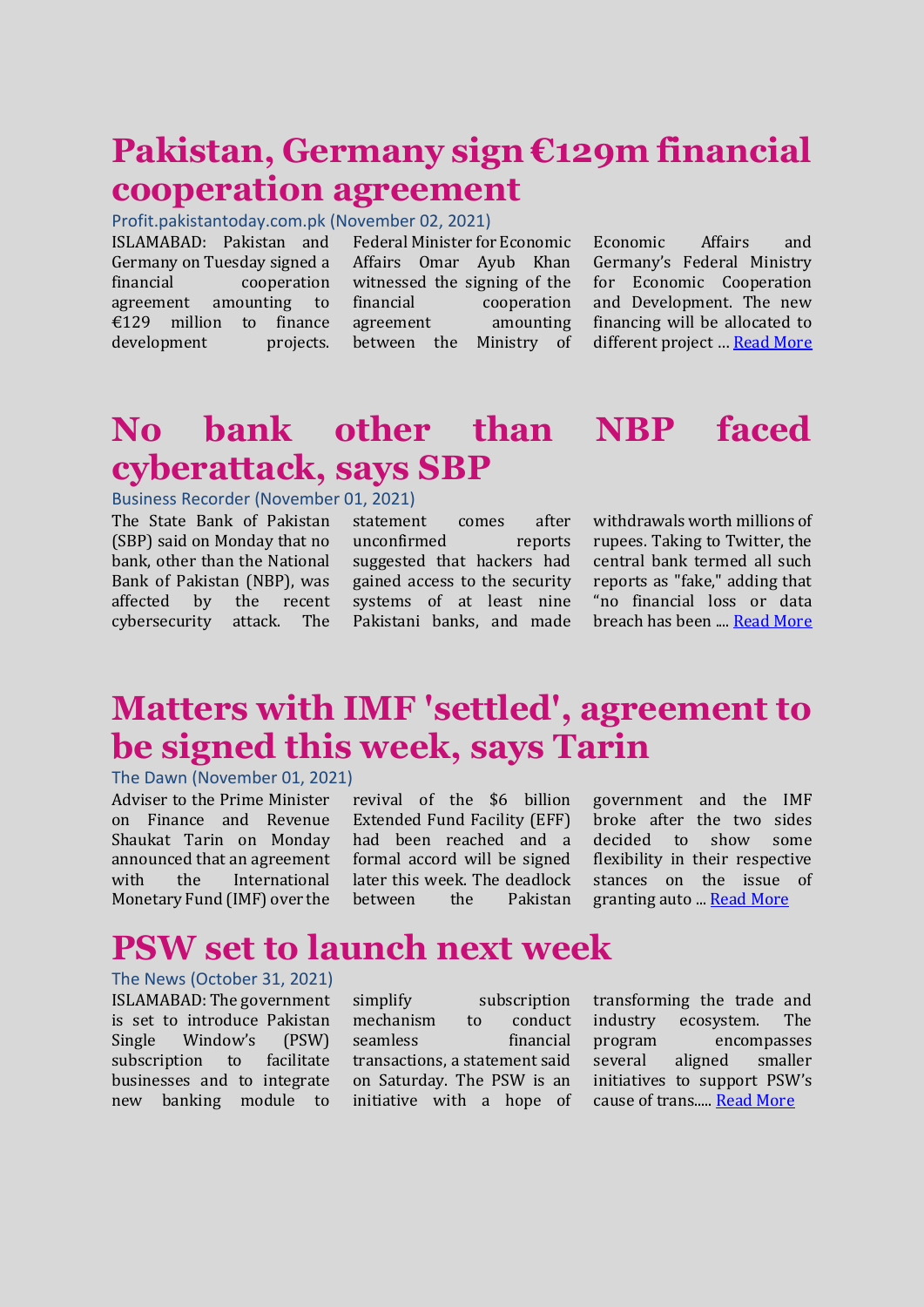### **IMF, govt show flexibility on granting autonomy to State Bank of Pakis-tan**

The Dawn (October 31, 2021) ISLAMABAD: To break the deadlock over revival of \$6 billion Extended Fund Facility, Pak-is-tan and the International Mone-tary Fund have decided to show some

flexibility in their stance on the issue of granting autonomy to the central bank, Dawn has learnt from knowledgeable sources. Both sides began talks on Oct 4

through virtual interaction. The talks were scheduled to conclude by Oct 15 but continued until Oct 23. Since then, the IMF and Pakistan's finance ministry....[. Read More](https://www.dawn.com/news/1655076)

### **National Bank hit with cyber-attack causing countrywide disruption of services**

#### Profit.pakistantoday.com.pk (October 30, 2021)

Systems at the National Bank of Pakistan (NBP) were breached Friday night in what the bank says was a cyberattack, causing nationwide disruption of services at the

state-owned bank. "In the late hours of October 29 and early morning of October 30, a cyber-attack on the NBP's servers was detected which impacted some of it's services," the bank said in a statement. The bank stated that immediate steps were taken to isolate the affected systems and asserted that no customer or fina..... [Read More](https://profit.pakistantoday.com.pk/2021/10/31/national-bank-hit-with-cyber-attack-causing-countrywide-disruption-of-services/)

## **SBP's FY21 profit down 34pc on diminished govt borrowing**

The News (October 30, 2021) KARACHI: State Bank of Pakistan's (SBP) profit declined 34 percent in the fiscal year 2020/21, driven by a drop in income from lending to the government amid lower

interest rate regime. The central bank's consolidated profit clocked in at Rs761 billion in FY2021, while it had earned Rs1.163 trillion in the previous year, it said in its Annual Performance Review for FY2021 released on Friday. The maturing of Pakistan Investment Bonds (PIBs) worth Rs569 billion and the absence ..[.Read More](thenews.com.pk/print/904330-sbp-s-fy21-profit-down-34pc-on-diminished-govt-borrowing)

### **Pakistan, Germany sign accord for suspension of debt worth 26.213mln euros**

The News (October 29, 2021) ISLAMABAD: Pakistan and Germany on Thursday signed an agreement for the Debt Service Suspension Initiatives (DSSI) for phase-II for 26.213 million euros. A statement

issued by German embassy in Islamabad said the signing of agreement coincides with the forthcoming celebrations for the 60 years of Pakistan-Germany development cooperation. KfW maintains an active portfolio of more than euro 600 million financial cooperation with Pakistan in the fields of energy and the …. [Read More](https://www.thenews.com.pk/print/903977-pakistan-germany-sign-accord-for-suspension-of-debt-worth-26-213mln-euros)